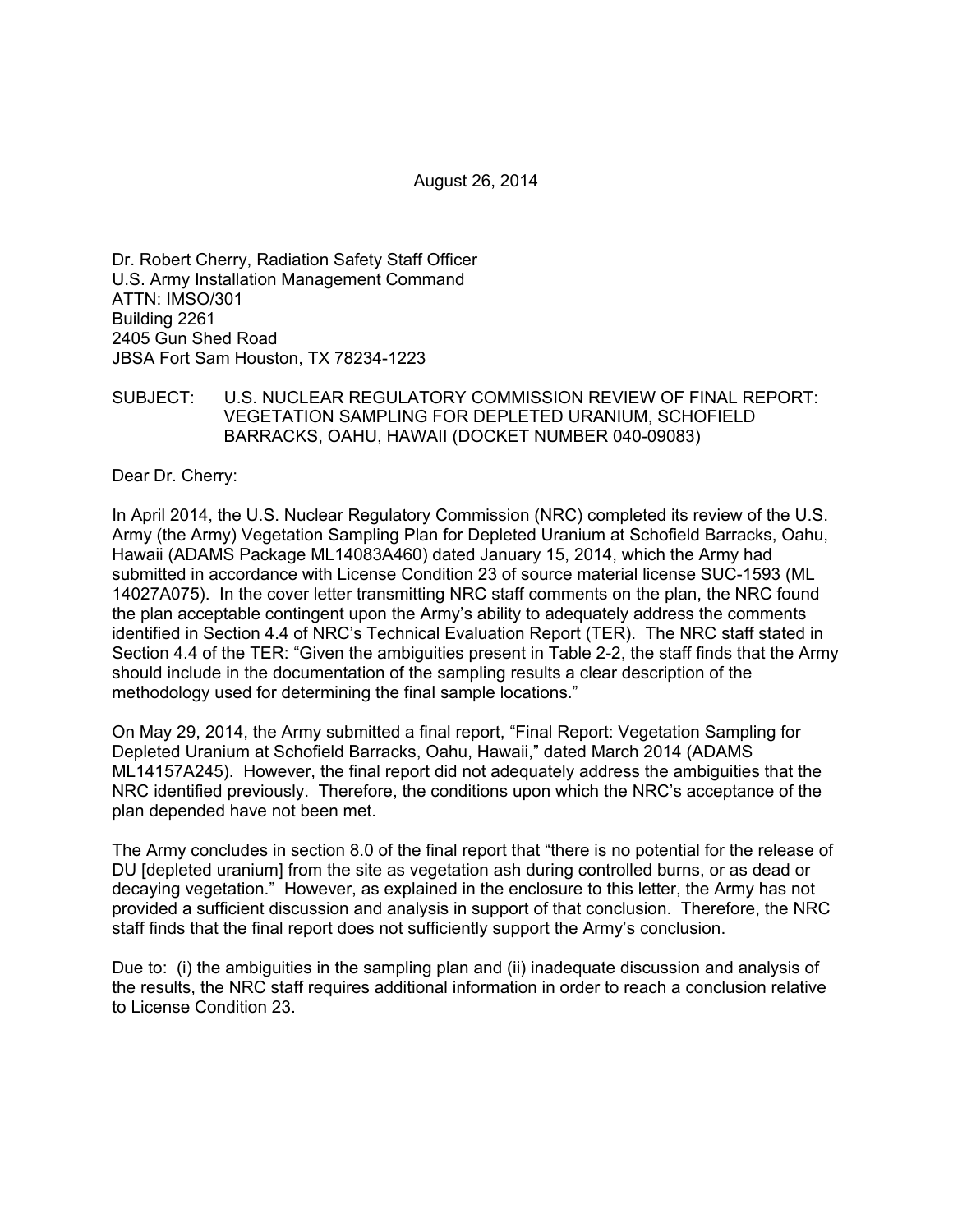T. Cherry 2

In accordance with 10 CFR 2.390 of the NRC's "Agency Rules of Practice and Procedure," a copy of this letter will be available electronically for public inspection in the NRC Public Document Room or from the Publicly Available Records component of NRC's Agencywide Documents Access and Management System (ADAMS). ADAMS is accessible from the NRC Web site at http://www.nrc.gov/reading-rm/adams.html.

If you have any questions concerning the NRC staff comments, please contact me at 301-415-6722 or by e-mail at chad.glenn@nrc.gov.

Sincerely,

#### **/RA/**

 Chad Glenn, Senior Project Manager Materials Decommissioning Branch Decommissioning and Uranium Recovery Licensing Directorate Division of Waste Management and Environmental Protection Office of Federal and State Materials and Environmental Management Programs

Docket Number: 040-09083 License Number: SUC-1593

Enclosure: NRC Comments on the Army's Final Report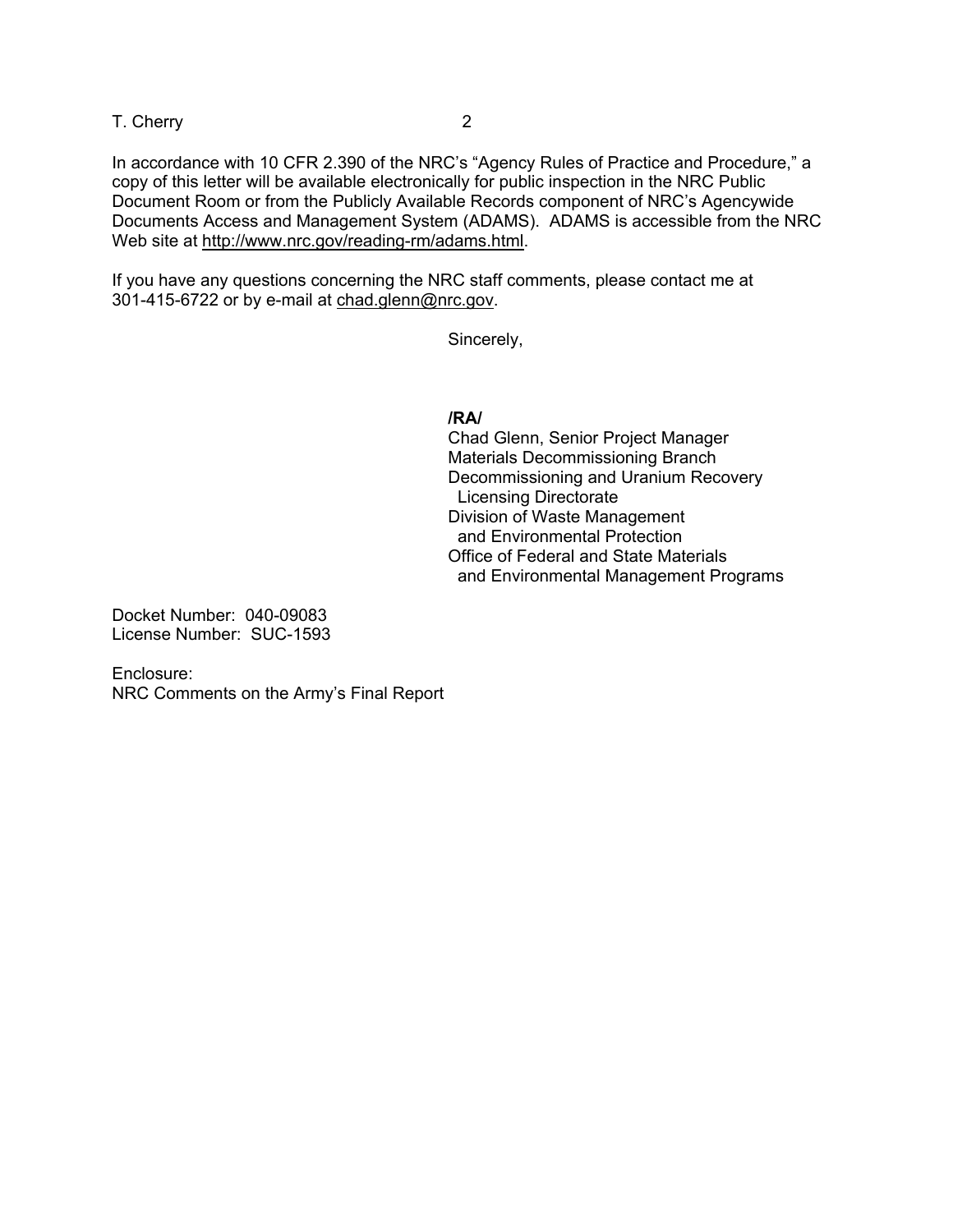T. Cherry 2

In accordance with 10 CFR 2.390 of the NRC's "Agency Rules of Practice and Procedure," a copy of this letter will be available electronically for public inspection in the NRC Public Document Room or from the Publicly Available Records component of NRC's Agencywide Documents Access and Management System (ADAMS). ADAMS is accessible from the NRC Web site at http://www.nrc.gov/reading-rm/adams.html.

If you have any questions concerning the NRC staff comments, please contact me at 301-415-6722 or by e-mail at chad.glenn@nrc.gov.

Sincerely,

#### **/RA/**

 Chad Glenn, Senior Project Manager Materials Decommissioning Branch Decommissioning and Uranium Recovery Licensing Directorate Division of Waste Management and Environmental Protection Office of Federal and State Materials and Environmental Management Programs

Docket Number: 040-09083 License Number: SUC-1593

Enclosure: NRC Comments on the Army's Final Repor

DISTRIBUTION:

LParks TOxenberg REvans, RIV

| ML14205A233 |  |
|-------------|--|
|             |  |

| $\blacksquare$ OFC | <b>DWMEP</b>  | <b>DWMEP</b>    | <b>OGC</b> | <b>DWMEP</b> | <b>DWMEP</b> |
|--------------------|---------------|-----------------|------------|--------------|--------------|
| <b>NAME</b>        | <b>CGlenn</b> | <b>CHolston</b> |            | MNorato      | CGlenn       |
| <b>I</b> DATE      | 7/24/14       | 7/24/14         | 8/14/14    | 8/15/14      | 8/26/14      |

**OFFICIAL RECORD COPY**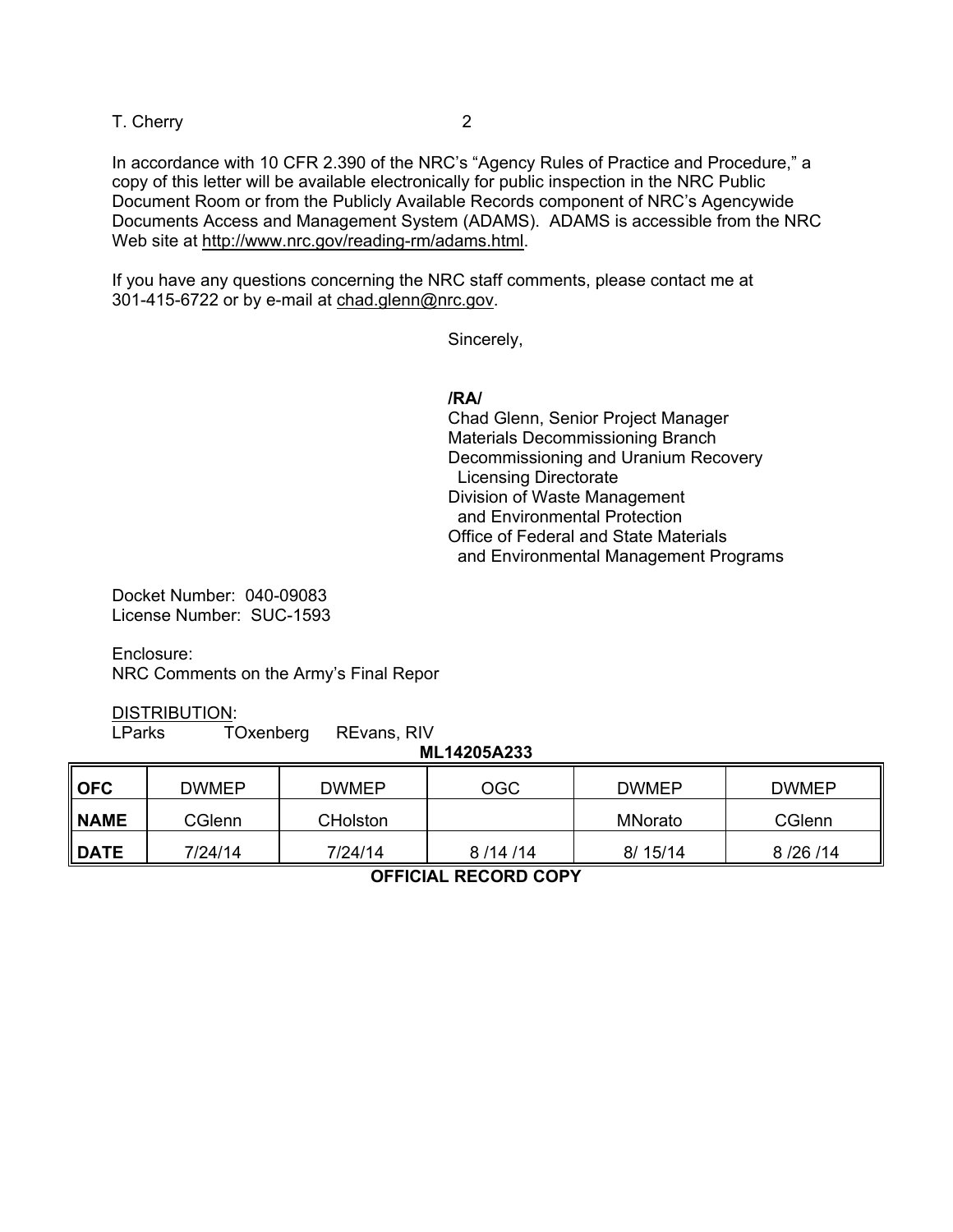# **NRC Staff Comments on the Army's Final Report**

## **Ambiguities Related to Primary and Alternate Sample Locations**

- The NRC staff pointed out in Section 4.4 of the Technical Evaluation Report (TER) that it was unclear if the Army planned to sample from both the Primary and Alternate locations if the Army found elevated gamma readings in both the Primary and Alternate locations (NRC, 2014). Table 3-1 of the original sampling plan listed two primary locations in Area 6 (Primary #1, Primary #2), each with two alternate locations (Alternate #1-1, Alternate #1-2, Alternate #2-1, and Alternate #2-2) (Cabrera Services, 2013). Two coordinates (Easting and Northing) were given for each location. However, the final report shows that the Army sampled from two 10-square-meter areas within Area 6 (Cabrera Services, 2014). The final report lists two 10-square-meter areas: "Area 1-2" and "Area 2-3." It is unclear which of the Primary or Alternate locations these correspond to in Table 3-1 of the original plan. In addition, the Northing and Easting Coordinates from the original plan to the final report do not correspond.
- The Army provides the contours (representing z-score ranges) of a previous gamma scan for the entire Area 6 in Figure 2-2 of the original sampling plan (Cabrera Services, 2013). The Army should also have included the counts per minute (cpm) data results from this previous gamma scan.
- Section 3.2 of the sampling plan states "Field measurements will be performed prior to sampling in order to locate vegetation sample positions in areas most likely to have DU contamination in soil (Area 6)". It is the NRC's interpretation that Section 3.2 of the sampling plan indicated that a second gamma walkover scan of *each* 10-square-meter area (Primary #1, Primary #2, Alternate #1-1, Alternate #1-2, Alternate #2-1, and Alternate #2-2) would be performed prior to sampling in order to locate vegetation sample positions. The final report provides gamma scan data for only two alternate areas and the background reference area instead of for each10-square-meter area.
- It is unclear if the Army intended to perform a second gamma scan on all the Primary and Alternate locations in Table 3-1 of the original plan. Appendix D of the final report provides the raw data results of the Gamma Walkover Survey Data for Alternative Area 1-3, Alternative Area 2-3 and the Background Reference Area (Cabrera Services, 2014). It does not provide gamma survey results for other areas. If they were taken, the gamma readings in the other areas should be included. If the Army did not take gamma readings in the other alternate areas, the Army should describe the reason for not doing so.

## **Ambiguities Related to Decision Rules for Sampling the Background Reference Area**

- The NRC staff highlighted the ambiguities in Table 2-2 of the sampling plan in the TER (NRC, 2014). It is unclear how the Army planned to interpret the gamma readings in order to decide whether or not to collect a sample. The Army did not revise Table 2-2 to resolve the ambiguities in the final report. These ambiguities are discussed below under the next bullets and in the following section on Ambiguities Related to Decision Rules for Sampling the Impacted Area.
- It is unclear whether the Army followed a logical methodology for determining an appropriate background reference area.
- Table 2-2 in the original plan and final report is unclear about the rule for taking background samples. In the first row it directs taking a sample if the average FIDLER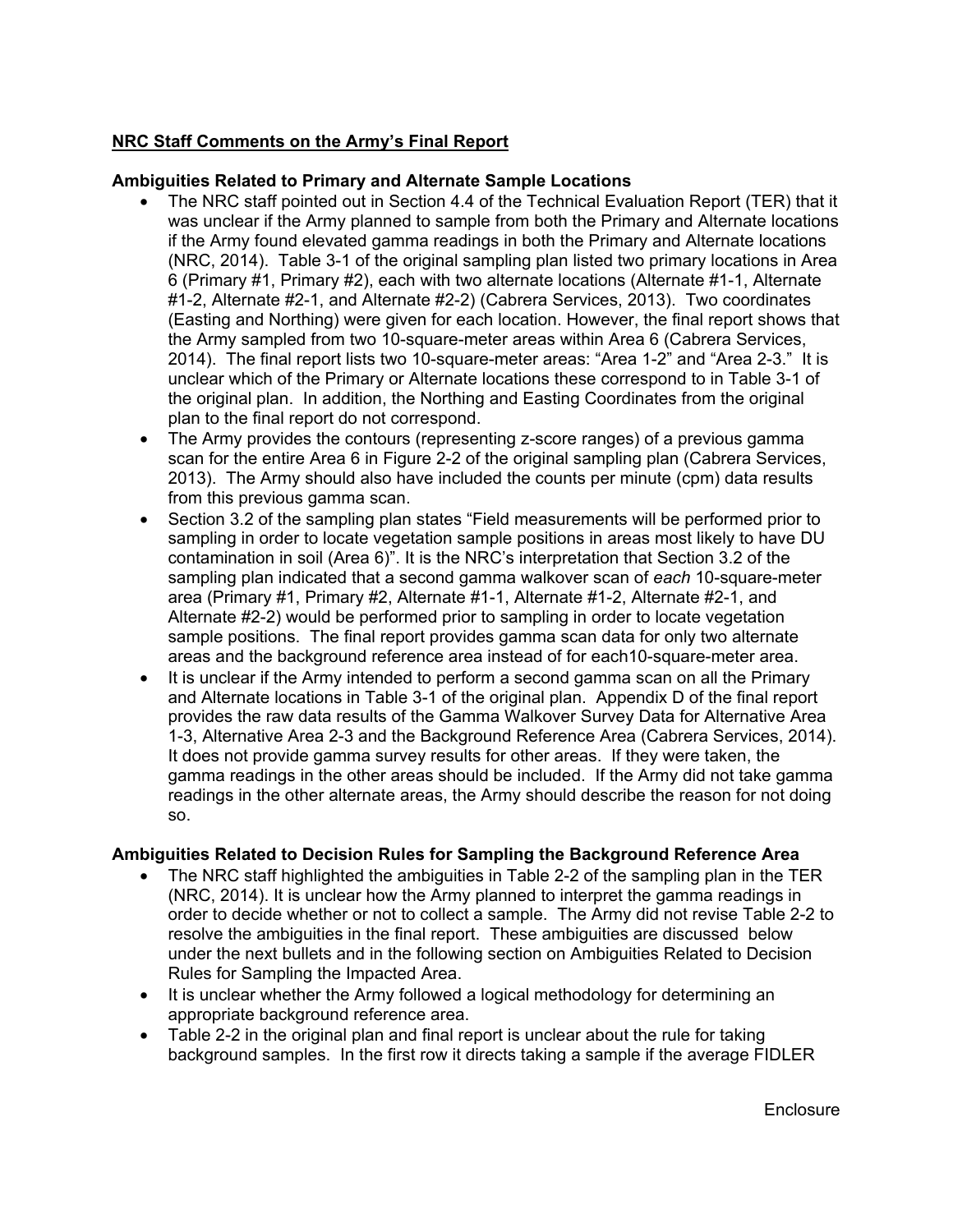reading is below 12,000 cpm. However, in the second row it instructs to take a sample if no individual area exceeding 12,000 cpm is identified. Finally, the third row directs taking a sample if the average FIDLER reading is less than three standard deviations above background.

• The final report, Section 6.1, states that, "for the reference area, count rates less than 12,000 cpm were reported, so the reference area was acceptable for background vegetation sampling," (Cabrera Services, 2014). This logic does not seem to match any of the rows in Table 2-2. If it is intended to match the first row, then Section 6.1 should state that the mean count rate was below 12,000 cpm. However, if the only requirement was for the mean count rate to be less than 12,000 cpm, then there does not appear to be any distinction between when it is appropriate to take a background sample and when it is appropriate to take a sample from an impacted area.

#### **Ambiguities Related to Decision Rules for Sampling the Impacted Area**

- It is unclear whether the Army followed a logical methodology for determining when to collect samples from the impacted area. In Table 2-2, the meaning of "average FIDLER readings" is unclear. If it refers to the average of the readings within the 10-squaremeter area, it does not seem that the criteria in Table 2-2 were met for taking the samples. For example, Table 2-2 directs samples to be taken from Area 6 when "Average FIDLER reading less than 12,000 cpm but greater than three standard deviations above background." One could interpret this as the mean value of the readings within the 10-square-meter area must be greater than three standard deviations above the mean value for background. As shown in Section 6.1 of the final report, neither the mean of Area 1-3 (4,955 cpm) nor Area 2-3 (4,787 cpm) is three standard deviations above the background (Cabrera Services, 2014). Those mean values are not even above the mean of the background area (8,625 cpm). Therefore, if average FIDLER reading is intended to be the mean reading in the 10-square-meter area, one can conclude that the samples should not have been collected.
- Also, in Table 2-2, the meaning of "three standard deviations above background" is unclear. The NRC staff interprets this as three standard deviations above the mean of the readings for the background reference area. In Section 6.1 of the final report, the mean of the background area is 8,625 cpm and the standard deviation of the background area is 642 cpm (Cabrera Services, 2014). Therefore three standard deviations above background would be (3\*642+ 8625 = 10,551 cpm).
- The final report introduces the concept of a "z-score" into the decision-making. Sections 3.1, 5.1, and 6.1 refer to the z-score without defining it or its relationship to the sampling methodology. Section 3.1 states that Figures 2-5, 2-6, and 2-7 display the z-score range and location for each measurement and Section 5.1 states that gamma walk-over survey data were analyzed to determine z-scores for each 10-square-meter sampling area. Section 6.1 states that areas were identified as acceptable for sampling if the z-score was greater than three (Cabrera Services, 2014). However, Table 2-2 does not use the term z-score. The z-score is based on the mean of the samples within the same area as the sample. It is (x-average)/standard deviation of data set. However, Table 2-2 states that samples should be taken if the average reading is greater than three standard deviations above background (not the mean of the dataset from the sample location). It appears that when the Army says "three standard deviations above background" in Table 2-2, it intends to say "z-score greater than three".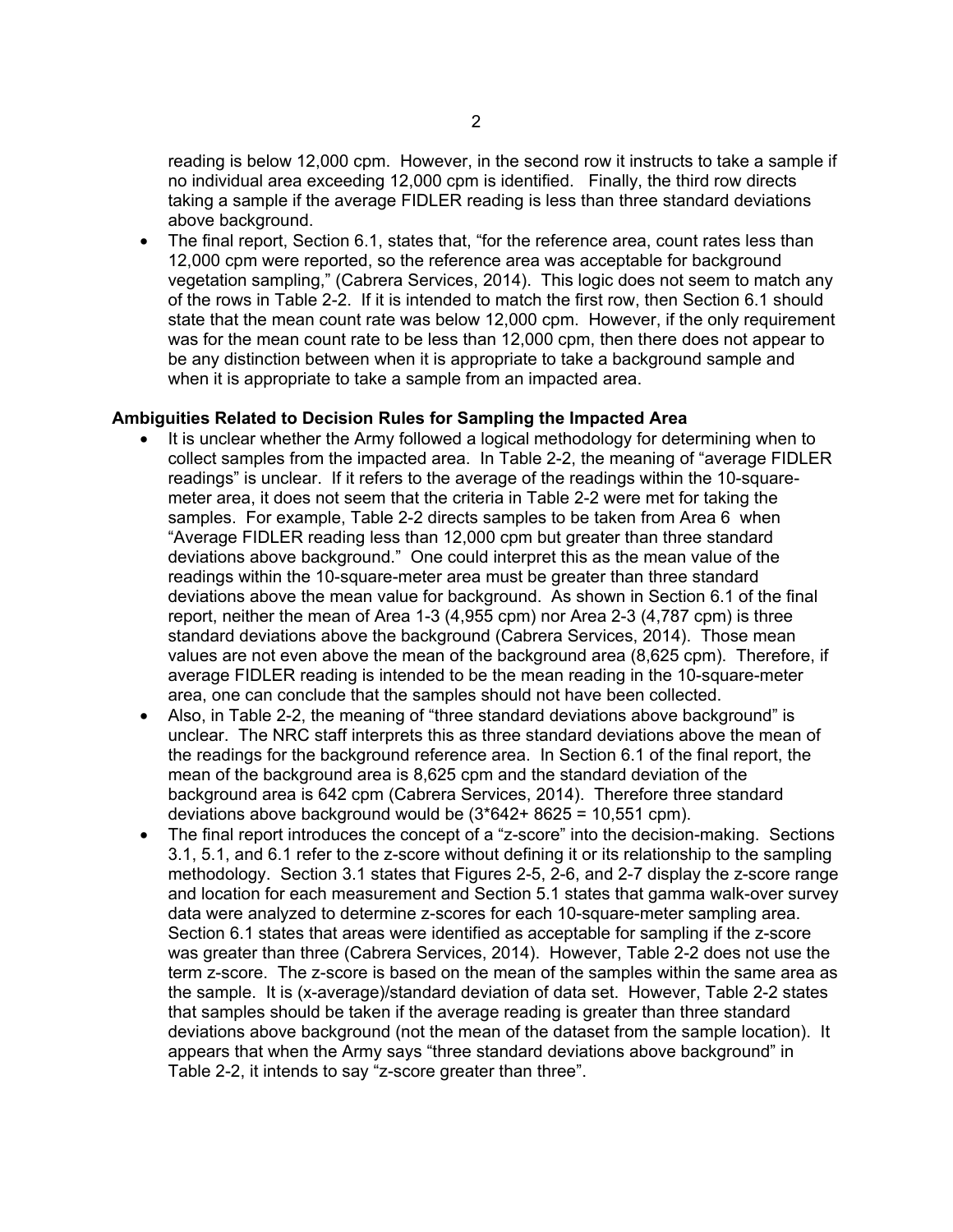• It appears that the Army used the variability within a 10-square-meter area as the basis for whether or not to take a sample. However, the sampling plan implies that the area should have been compared to a separate non-impacted background reference area. If samples were taken solely based on z-score values, then the purpose of taking the background gamma readings and samples is unclear. The Army does not provide an adequate discussion of whether the gamma readings or samples from the impacted areas are different from those taken from the background reference area.

## **Comments on the Army's Conclusion**

- The Army did not provide sufficient information to support the statement that the data show there is no potential for the release of depleted uranium (DU) from the site as vegetation ash during controlled burns for the reasons described in the bullets below.
- The Army attributes the DU in the one root sample that exceeded the specified action level to thigmotropism (i.e., the roots enveloping a separate uranium metal object) rather than to uptake or adsorption without providing data to support this hypothesis. The final report did not describe the Army's methodology for examining plants for thigmotropism.
- The Army states in Sections 2.3.1 of the sampling plan and final report that the DU at Schofield Barracks was introduced into the environment as uranium metal and fragments found were relatively intact and that because uranium metal oxidizes slowly in the environment and is relatively insoluble in water, the DU is generally considered immobile in the environment and therefore, has limited potential for uranium uptake by plants (Cabrera, 2013; Cabrera, 2014). As the NRC staff discussed in Section 4.4 of the TER (NRC, 2014), these statements contradict the following studies funded and/or submitted by the Army to the NRC previously:
	- The scoping investigation conducted at Schofield Barracks by Cabrera Services reported that oxidized DU fragments and small oxidation products in soils were observed at Schofield Barracks (Cabrera Services, 2008). As described in the LANL study at APG and YPG, dissolution of DU oxidation products in soils by surface runoff can result in DU uptake, attachment, or adsorption in the plants (Ebinger, 1996).
	- The NRC staff notes that prior studies conducted at ranges containing DU at Aberdeen Proving Ground (APG) showed uptake and/or adsorption of DU in plants (Ebinger et. al., 1996; Baltimore Sun, 2000; Henry, 2000). As stated previously (NRC, 2013), Ebinger et. al. confirmed the presence of DU in cattail, milfoil, pickerel weed, seston, and tadpoles at APG, which was attributed to uptake or adsorption (Ebinger et. al., 1996).
	- In another study, Edenspace Systems Corporation conducted an ecological risk assessment study at the Bomb Throwing Device (BTD) range at APG and demonstrated that phytoremediation was effective in removal of DU in soils at the BTD range (Henry, 2000; Baltimore Sun, 2000). The study, conducted over a five-month period in 1999, showed uptake of DU naturally by Indian mustard plants and that uptake increased from 2.32 mg/kg and 2.22 mg/kg during the normal growth phase (i.e., no addition of chemical chelate), to 14.4 mg/kg and 15.7 mg/kg of DU after the addition of chemical chelate (Henry, 2000).
- The Army states that although one washed leaf sample indicated a U-238 to U-234 ratio of 2.4  $\pm$  2.4, no positive attribution of uranium can be made without more additional isotopic information. The Army should provide additional discussion regarding the